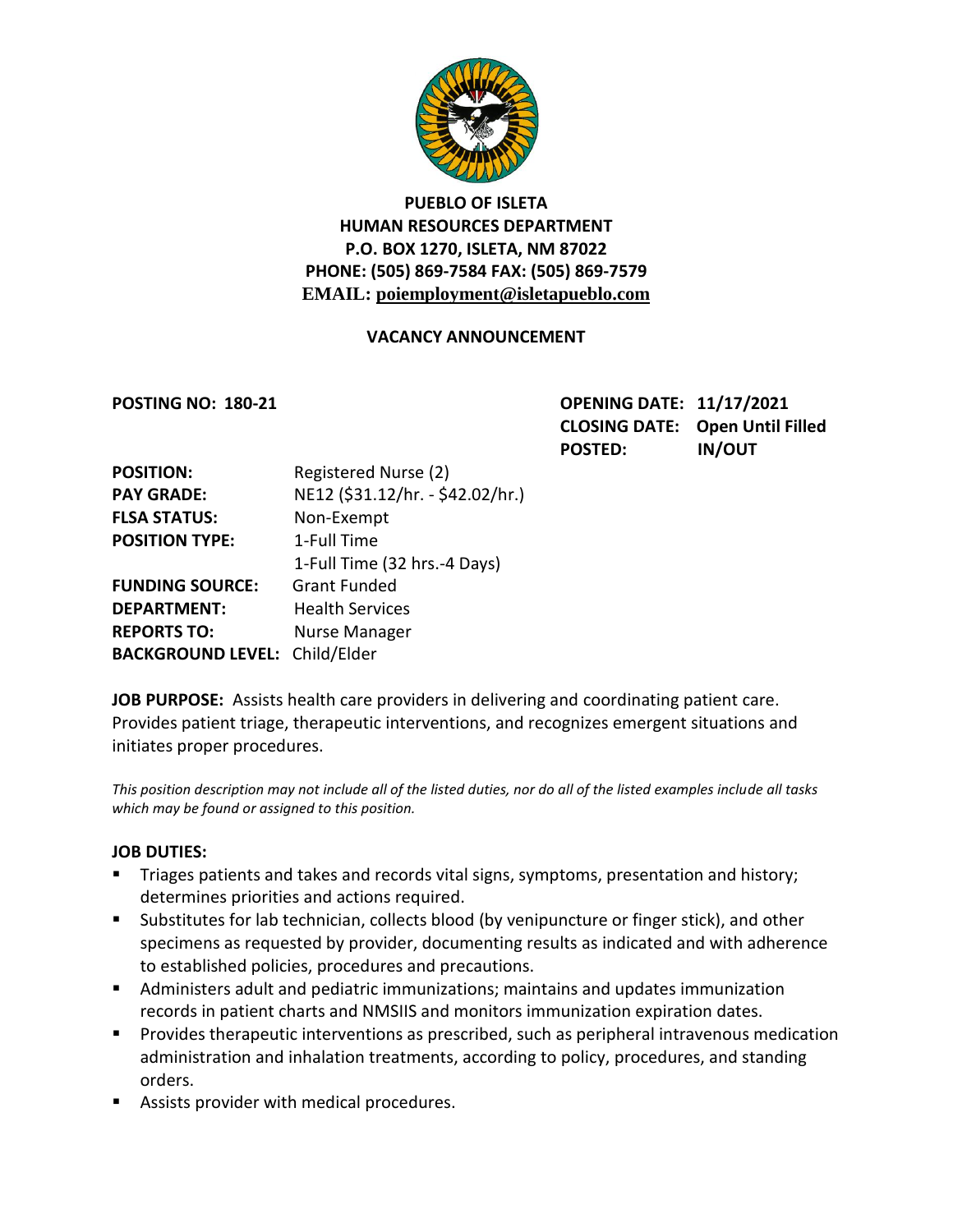- **Deamally 1** Operates and maintains medical equipment, such as EKG, defibrillator, pulse oximeter, crash cart, etc.
- Monitors patient flow and takes steps to ensure efficiency.
- Records information in patient records including assessment, history, monitoring and education.
- **Provides patient education including: etiology, laboratory results, diagnostic results,** medications, and treatments; assists the patient in complying with medical regimen.
- **Performs wound care including sutures and staple removal as needed.**
- **Provides telephone triage; answers patient's questions, assists in prescription refills and** general education questions.
- **Provides work direction to medical assistants; provides training and gives feedback; assigns,** reviews, and delegates work and job responsibilities.
- Maintains and audits pharmaceuticals; assists with ordering needed medical supplies and equipment; stocks storage and patient rooms as needed.
- **Maintains required vaccine storage temperatures.**
- **Participates in training and initiating of Electronic Health Record conversion.**
- **Participates in accreditation and other quality review and improvement activities.**
- Refers patients to community health programs and resources as appropriate.
- **Participates actively in collaborating care of clients among other supporting disciplines and** the medical team.
- Maintains confidential information.
- **Performs other duties as assigned.**

# **SUPERVISION RESPONSIBILITIES:** N/A

## **MINIMUM QUALIFICATIONS/REQUIREMENTS:**

- **Associate or Bachelor Degree in Nursing.**
- New Mexico License as a Registered Nurse.
- Two years' work experience as a Registered Nurse, preferably in an outpatient ambulatory health clinic, urgent care.
- **CPR Certification.**
- **ACLS/PALS preferred.**
- **Must be able to pass a TB screening.**
- **Must provide written copy of immunization record prior to employment.**
- **Must pass background check for position.**
- **Must be able to comply with the Pueblo of Isleta Drug Free Workplace policies.**

## **KNOWLEDGE, SKILL AND ABILITY REQUIREMENTS:**

- Knowledge of applicable federal, state, county and local laws, regulations, and requirements.
- Knowledge of medical terminology.
- Knowledge of nursing techniques and practices.
- **K**nowledge of OSHA guidelines for blood borne pathogens.
- Knowledge of patient positioning and procedures for various examinations.
- Knowledge of commonly used drugs and pharmacology terminology.
- Knowledge of office functions, procedures, and policies.